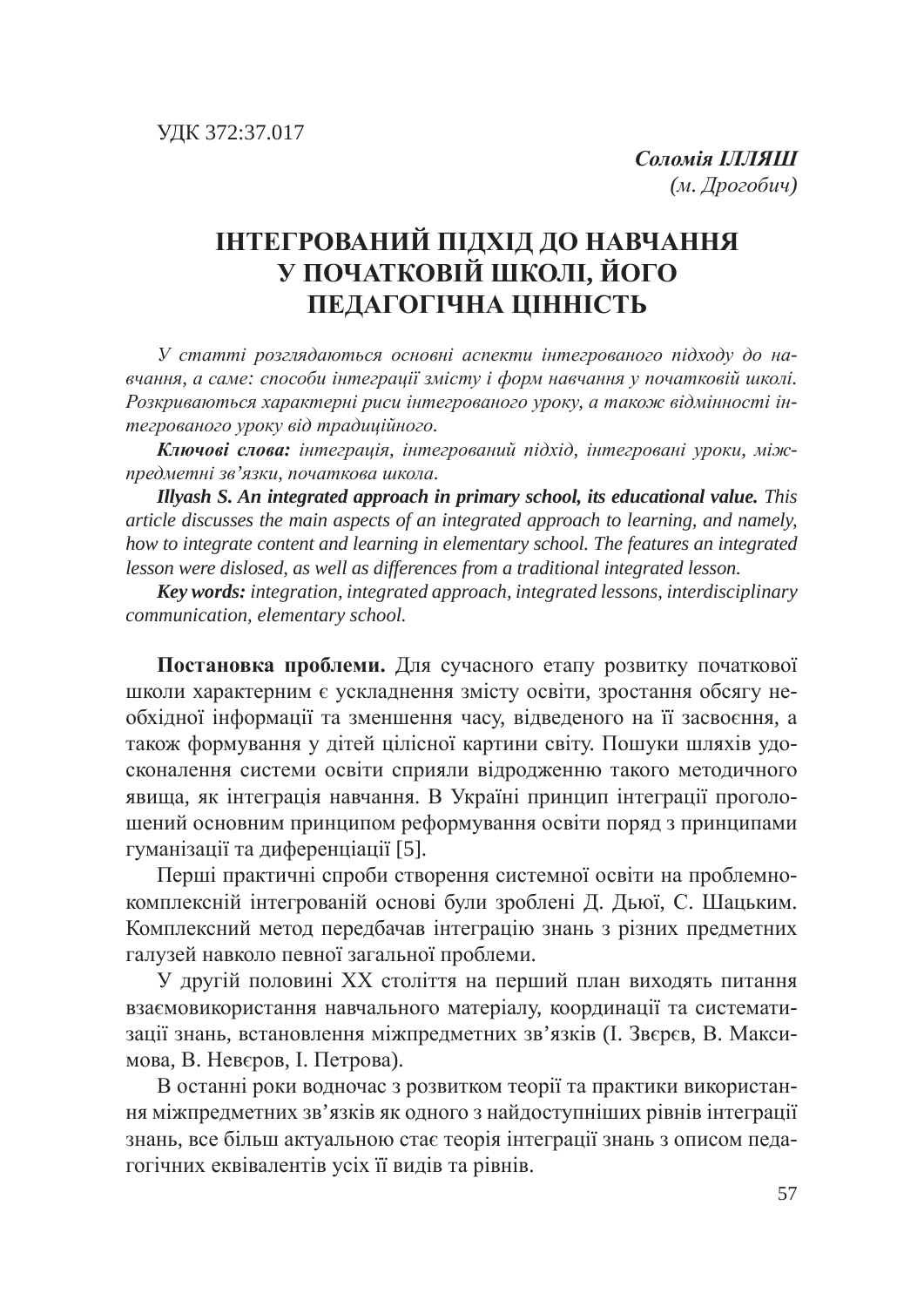У змісті навчання інтеграція знань здійснюється злиттям в одному предметі (курсі, темі) елементів різних навчальних предметів шляхом пирокого міждисциплінарного підходу, який передбачає визначення інтегративних принципів загальноосвітнього значення [3].

Аналіз досліджень. Сьогодні ідея інтеграції змісту і форм навчання приваблює багатьох учителів-практиків. Саме дослідженням дидактичних особливостей інтеграції змісту навчання займалися видатні педагоги: О. Біляєв, Л. Варзацька, Т. Донченко, Ю. Колягін, В. Паламарчук, О. Савченко, Н. Светловська та ін.

Увага провідних дидактів і методистів до проблеми інтеграції пояснюється тим, що це об'єднання спрямоване на посилення інформаційного змісту та емоційне збагачення сприймання, мислення і почуттів учнів завдяки залученню додаткового цікавого матеріалу, що дає можливість з різних боків пізнати явище, поняття, досягти цілісності знань учнів [4].

Аналіз психолого-педагогічних досліджень дозволяє стверджувати, що втілення в освітню практику інтегрованого підходу створює сприятливі умови для формування цілісного образу світу, прояву творчості дитини та учителя. Інтегроване навчання дає свободу вибору теми, змісту, засобів, які використовуються в організації навчання молодших школярів. Цей вибір зумовлений перспективними і поточними дидактичними, виховними та розвивальними завданнями навчально-виховного процесу початкової школи.

Водночас зазначимо, що на сьогодні недостатньо науково обґрунтовано формування особистісних якостей дітей молодшого шкільного віку в процесі інтегрованого навчання, не розв'язано численні проблеми, пов'язані зі створенням оптимальних умов для їхнього гармонійного розвитку в освітньо-виховному процесі.

Аналіз науково-методичних досліджень свідчить, що інтеграція в дидактиці розглядається в двох аспектах: як мета навчання, що передбачає створення цілісної уяви про навколишній світ як єдине ціле, у якому всі елементи взаємозв'язані; інтеграція – як засіб навчання, що орієнтований на зближення предметних знань, встановлення між ними B<sub>3</sub>aemo<sub>3</sub>B's<sub>3</sub>Ki<sub>B</sub>.

У початковій школі інтеграції знань приділяється велика увага оскільки, на думку М.Вашуленка, для цього існують об'єктивні причини і передумови, зокрема: необхідність усунути перевантаження дітей; скоротити кількість навчальних годин протягом тижня і вилучені години віддати для предметів розвивально-виховного циклу; інтегрований курс у початкових класах може без додаткових витрат вести сам класовод, оскільки йому доводиться навчати школярів цих предметів у традицій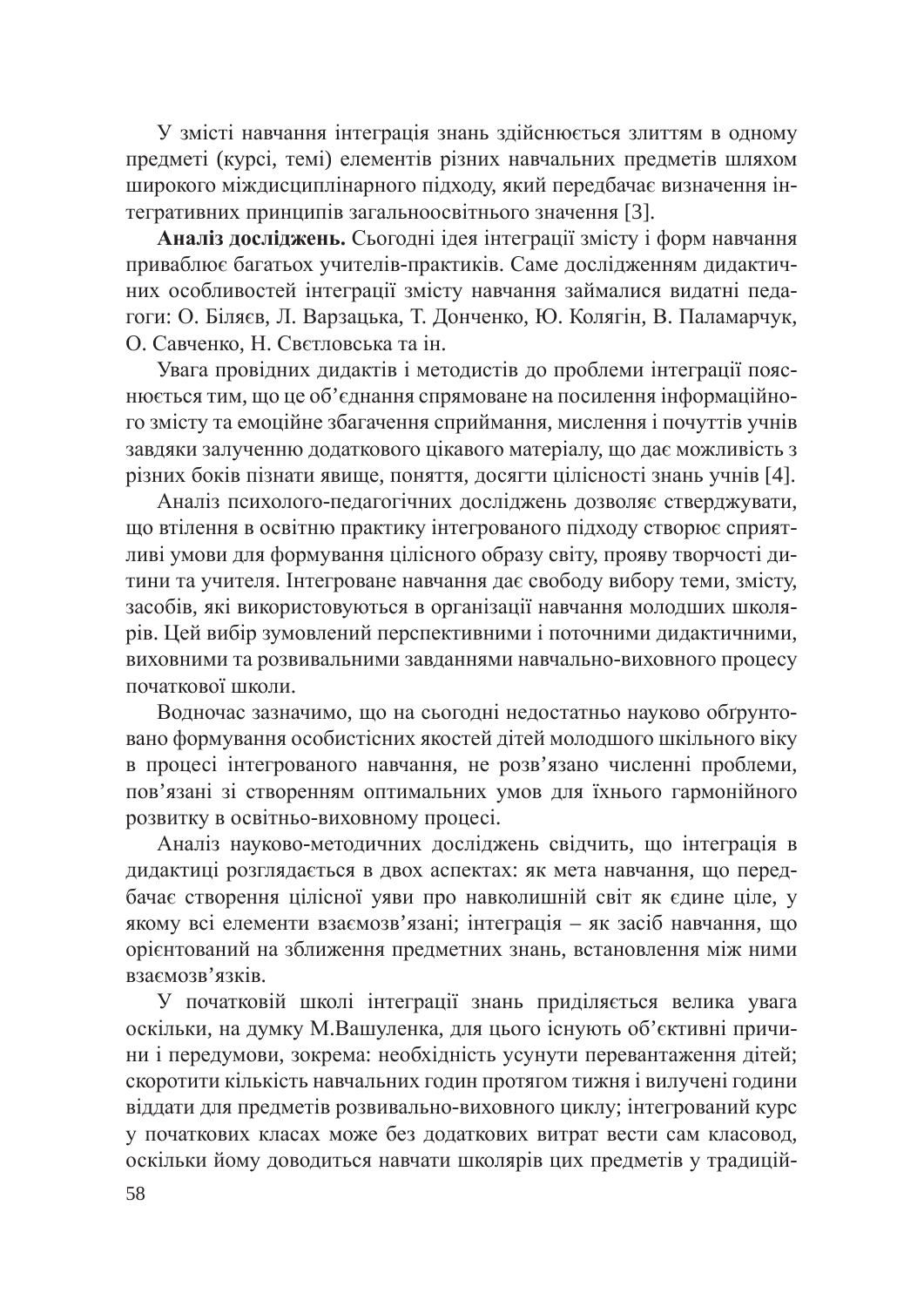ній ізоляції (на відміну від старших класів, де інтеграція курсів вимагає переучування вчителя, наповнення його знаннями з іншого предмета, що інтегрують з тим, який він викладає.

Мета статті – проаналізувати основні аспекти інтегрованого підходу до навчання у початковій школі та розкрити педагогічну цінність iнтегрованих уроків.

Виклад основного матеріалу. Глобальне завдання сучасної початкової школи – створення умов для повноцінного цілісного розвитку особистості дитини, її самоорганізації. Це забезпечується внаслідок розв'язання таких проблем: створення умов для задоволення базових потреб дитини в активності, інформації, розвитку її індивідуальності тощо; формування в кожної дитини почуття психологічної захищеності; надання кожній дитині можливості самоутвердитися у найважливіших для неї сферах життєдіяльності, з максимальним розвитком її здібностей та можливостей; створення специфічного емоційного поля взаємовідносин «учитель-учень», «учень-учень», «учні-учитель».

Досягнення поставлених цілей та реалізація накреслених завдань неможлива в рамках традиційного навчально-виховного процесу, який передбачає розподіл освітнього і виховного процесів і їх специфічну орієнтацію, дотримування загальних для всіх режимних моментів незадежно від індивідуальних особливостей дітей, системну організації навчального процесу з подробленими навчальними завданнями не на змістові, а на часові відрізки, без врахування індивідуальних особливостей психічних процесів і необхідних інтегративних зв'язків.

Інтеграція, як провідна тенденція оновлення змісту освіти, дає можливість якісно змінити зміст освіти, зокрема, доповнити той чи інший предмет соціально-філософськими, психолого-економічними, історичними знаннями, знаннями історії науки, що взаємозв'язані між собою.

Як бачимо, інтеграція – це могутній засіб формування світогляду, який має не нормативний, а особистісний характер. За умови її успішної методологічної реалізації передбачається забезпечення якісної освіти - конкурентноздатної, спроможної створити умови кожній людині для самостійного досягнення тієї чи іншої життєвої мети, творчого самоствердження у різних соціальних сферах.

В науковій літературі немає достатньо однозначного визначення поняття «інтеграція знань». Це пояснюється тим, що інтеграція виступає складним, широким і багатомірним явищем, а також пов'язана з рядом інших наукових понять. Тому у кожному конкретному випадку науковці виводять означення інтеграції знань, спираючись на сукупність суттєвих ознак, властивостей та характеристик. До споріднених з інтеграці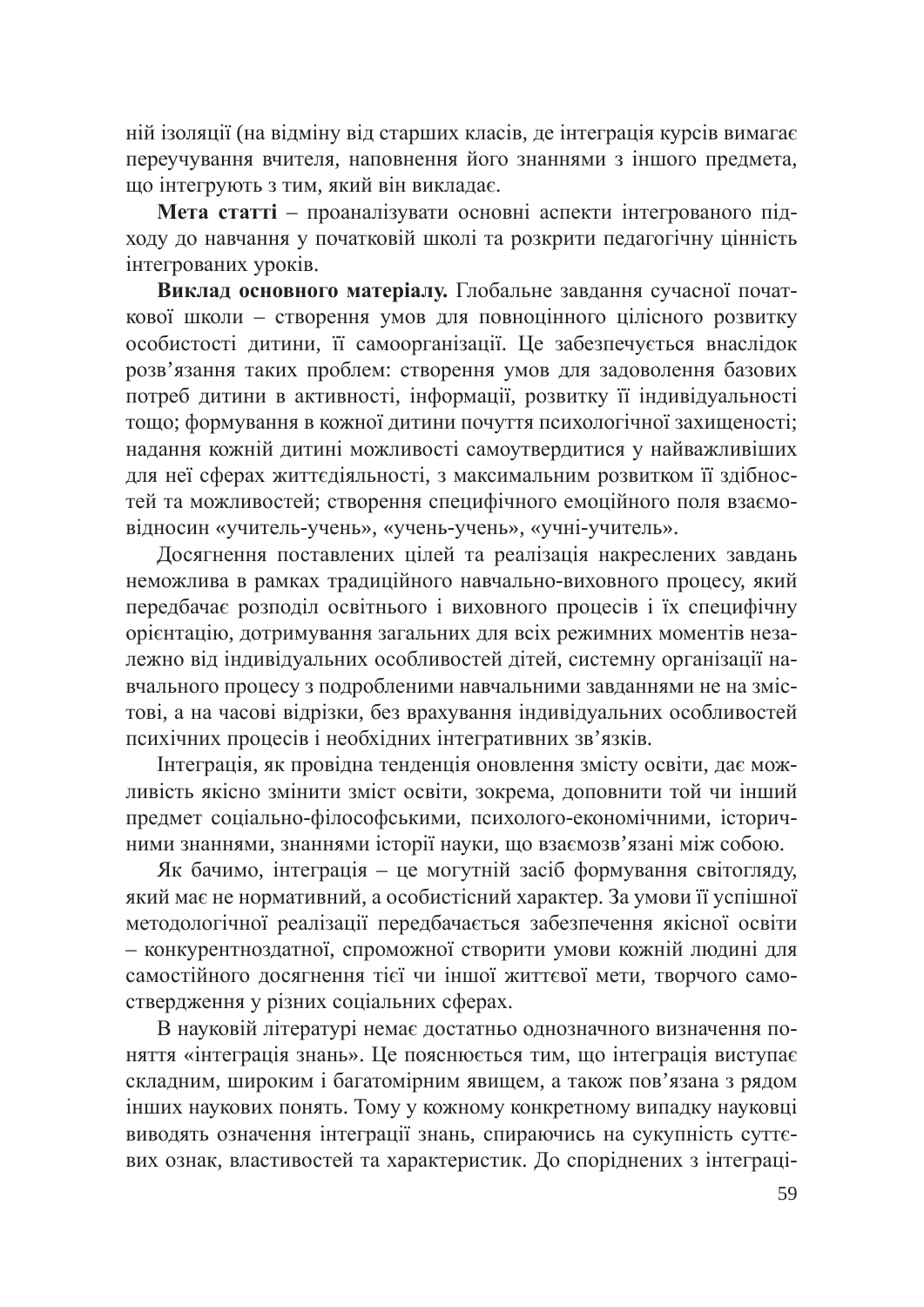єю понять належать: взаємодія, узагальнення, комплекс, синтез тощо. Тісна взаємозалежність між інтеграцією та спорідненими поняттями виявляється при розгляді різних форм інтеграції: множини (сукупності), комплексності, впорядкованості, організації та системи.

Інтеграція – важлива передумова розвитку сучасної науки загалом. Адже для нинішнього наукового мислення характерне прагнення розглядати об'єкти та явища не ізольовано, а у єдності.

проблема інтеграції знань виникла одночасно із впровадженням предметного підходу до навчання і ускладнювалась із ростом тенденцій до інтеграції в науці, виробництві та суспільних відносинах.

Iнтеграція (від лат. integer – повний, цілісний) шкільного змісту може бути повною або частковою. Інтеграція – зовсім не нове явище у школі, адже ще К. Д. Ушинському шляхом інтеграції письма і читання вдалося створити синтетичний метод навчання грамоти.

Блискучим прикладом проведення інтегрованих уроків був досвід В. О. Сухомлинського, його «уроки мислення в природі», які він проводив у Павлиській школі для 6-річних учнів. Це, на наш погляд, – інтеграція основних видів пізнавальної діяльності (спостереження, мислення, мовлення) з метою навчання, виховання та розвитку дітей 6–7 років. У наш час ідея інтеграції змісту і форм навчання приваблює багатьох учених і вчителів-практиків. Методичне проведення інтегрованих уроків потребує дуже високого професіоналізму та ерудиції вчителів.

Можливості для інтеграції навчального змісту, а згодом і проведення інтегрованих уроків, досить широкі. Що ж до їх кількості, то тут однозначної відповіді бути не може. Все залежить від уміння вчителя синтезувати матеріал, справді органічно пов'язаний між собою, і провести інтегрований урок без перевантаження дітей враженнями, щоб він підпорядковувався головній меті, а не був безладною мозаїкою окремих картин.

Одним із напрямків методичного збагачення уроків у початкових класах, як зазначає О. Я. Савченко, є проведення їх на основі інтеграції змісту [6]. Доцільність інтегрованих уроків випливає із завдань інтеграції знань умінь та навичок учнів з основ наук.

Інтегрований урок об'єднує блоки знань із різних навчальних предметів, тем навколо однієї проблеми з метою інформаційного та емоційного збагачення сприймання, мислення, почуттів учня, що дає змогу пізнавати певне явище різнобічно, досягати цілісності знань. Такий урок спрямований на розкриття загальних закономірностей, законів, ути и станали с и теорій, відображених у різних науках і відповідних їм навчальних предметах. Він забезпечує формування в учнів цілісної системи уявлень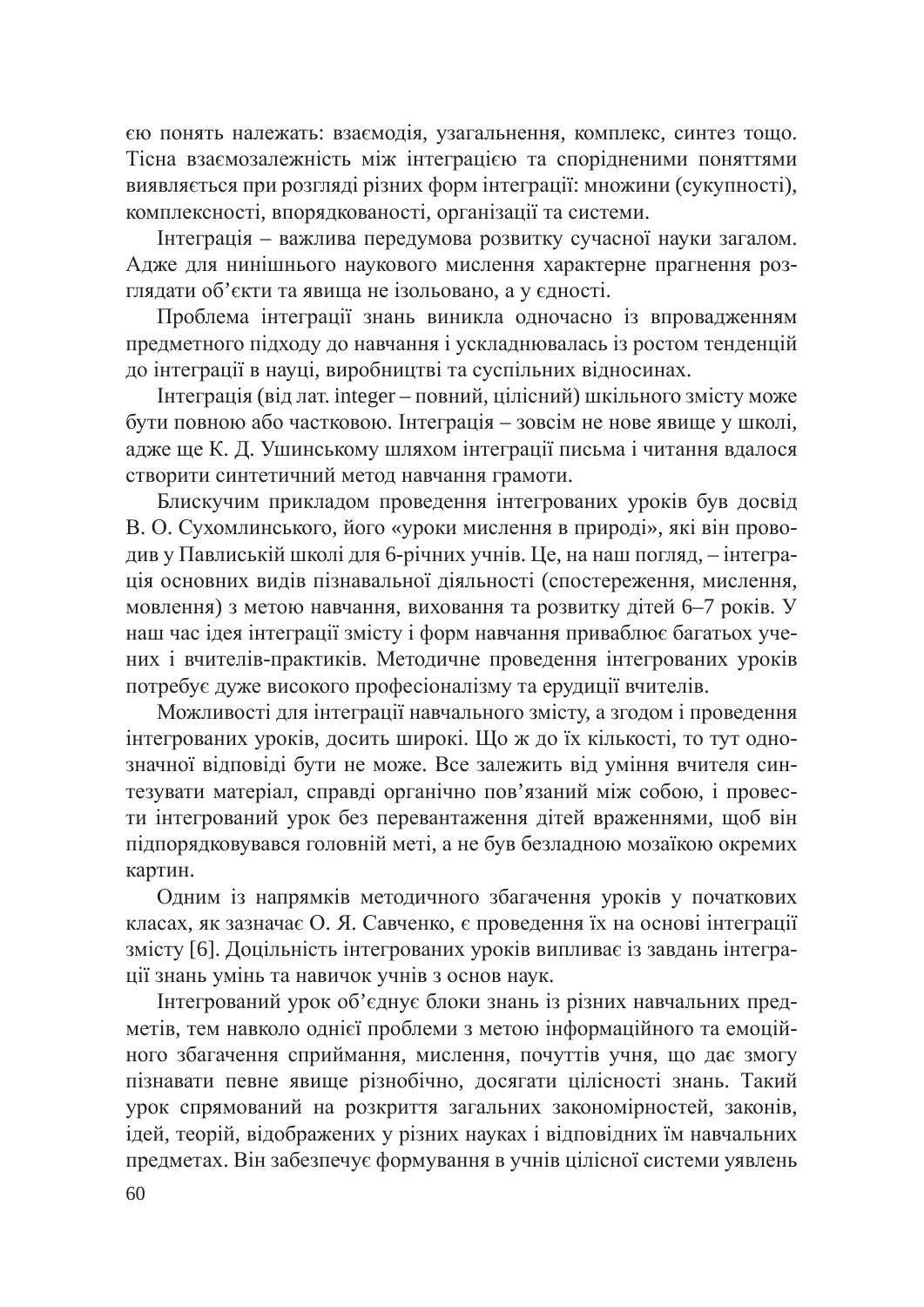про діалектико-матеріалістичні закони пізнання навколишнього світу у їх взаємозв'язку та взаємозумовленості і сприяє поглибленню та розширенню знань учнів, діапазону їх практичного застосовування.

Мета інтегрованих уроків – формування в учнів цілісного світогляду про навколишній світ, активізація їх пізнавальної діяльності; підвищення якості засвоєння сприйнятого матеріалу; створення творчої атмосфери в колективі учнів; виявлення здібностей учнів та їх особливостей; формування навичок самостійної роботи школярів з додатковою довідковою літературою, таблицями міжпредметних зв'язків, опорними схемами; підвищення інтересу учнів до матеріалу, що вивчається; ефективна реалізація розвивально-виховної функції навчання.

Відмінність інтегрованого уроку від традиційного полягає в тому, що предметом вивчення на такому уроці виступають багатопланові об'єкти, інформація про сутність яких міститься в різних навчальних дисциплінах; широка палітра використання міжпредметних зв'язків при різнобічному розгляді однопланових об'єктів; своєрідна структура, методи, прийоми і засоби, які сприяють його організації і реалізації поставлених цілей.

Аналіз ряду уроків, представлених у періодичних виданнях, показав характерні риси інтегрованого уроку: учитель повинен бути майстром своєї справи; вести або готувати урок можуть декілька викладачів; цілі уроку повинні відображати його специфіку – інтегрованість; у змісті навчального матеріалу можливе встановлення більшої кількості зв'язків (внутрішньопредметних, міжпредметних, позапредметних, міжциклових); на інтегрованому уроці учні повинні виявляти максимальну самостійність у навчальній і пізнавальній діяльності; інтегрований урок повинен будуватися на співробітництві учителя й учнів; підготовка інтегрованого уроку повинна здійснюватися засобами різних видів аналізу навчального матеріалу (компонентного, логічного, психологічного, дидактичного, виховного).

Слід зазначити, що найчастіше це уроки узагальнення й систематизації практичних знань, умінь і навичок, а також комбіновані уроки.

Iнтегрований урок може будуватися в межах одного навчального предмета (внутрішньопредметна інтеграція), внаслідок інтегрованого змісту кількох навчальних дисциплін, залежно від уміння вчителя здійснити це інтегрування науково і методично правильно (міжпредметна інтеграція) або на змістовій основі інтегрованого курсу.

Для уроків з внутрішньопредметною інтеграцією характерна спіральна структура на основі принципу концентричності. Процес пізнання за такої організації може здійснюватися від часткового до загального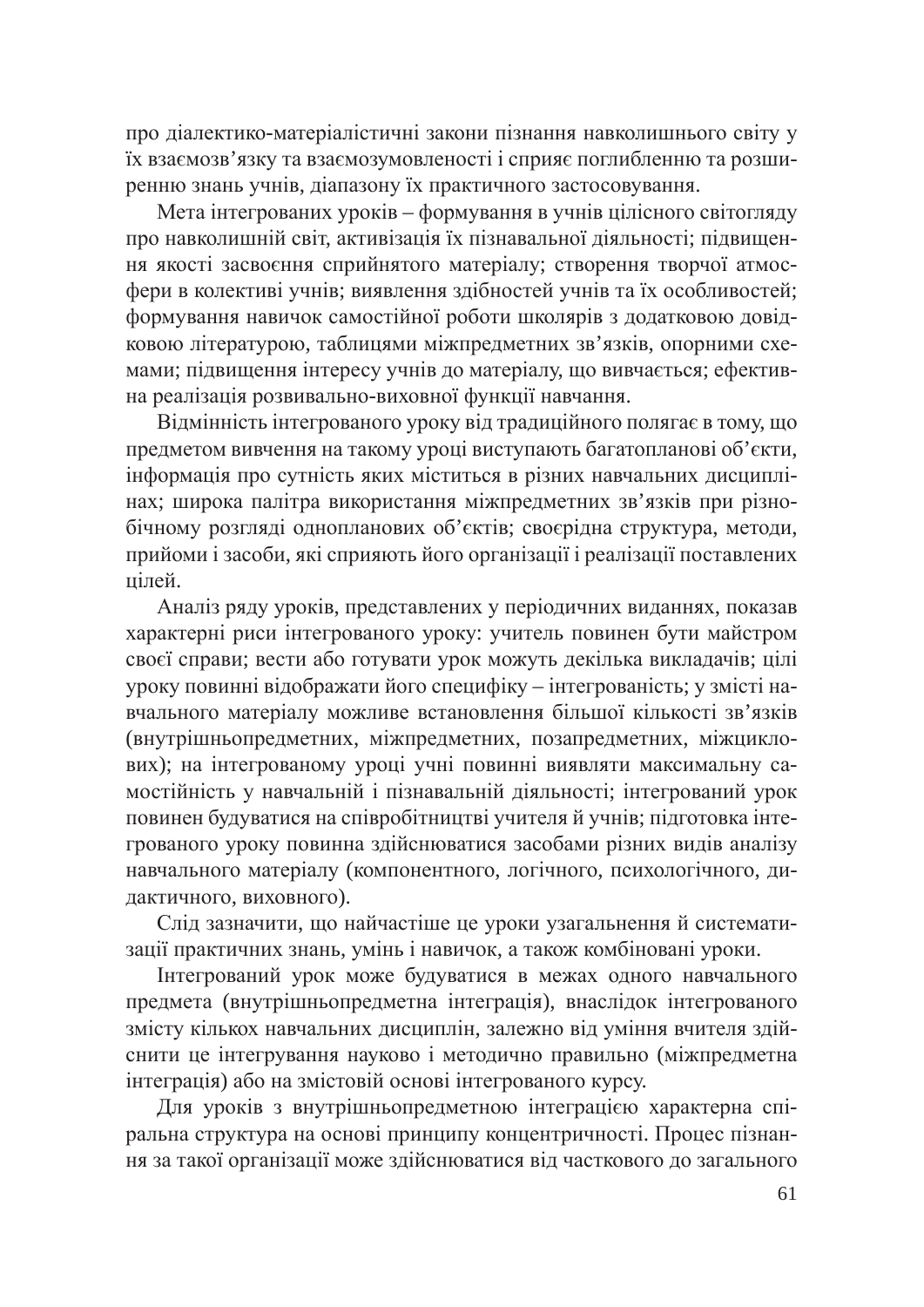або від загального до часткового. Зміст поступово збагачується новими відомостями, зв'язками. Особливість інтегрованих уроків і в тому, що учні на таких уроках не гублять з поля зору вихідну проблему, а розшиу<br>рюють і поглиблюють коло пов'язаних з нею знань.

Для уроків міжпредметної інтеграції змісту, як показують наукові дослідження і практика, характерні різні підходи: міжпредметні зв'язки по горизонталі та по вертикалі.

У дослідженнях відомих учених (І. Д. Звєрєв, В. М. Максимова, В. М. Коротов, М. М. Скаткін та ін.) міжпредметні зв'язки (по горизонталі) виступають як умова єдності навчання і виховання, засіб комплексного підходу до предметної системи навчання. Міжпредметні зв'язки мають особливе значення для формування природничо-наукових понять. Наприклад, на уроці ознайомлення з навколишнім світом діти вивчають поняття листяні, хвойні дерева. На уроках образотворчого мистецтва це поняття закріплюється в малюнку гілок листяного і хвойного дерев, на уроках праці – в ліпленні. Таким чином, поняття не просто дублюються, а поглиблюються.

Отже, міжпредметні зв'язки дають змогу поглибити вивчення матеріалу без додаткових затрат, реалізувати взаємну систематизовану узгодженість, стимулювати учнів до використання набутих знань у повсякденній практиці. Однак, не можна ототожнювати інтегрований урок із міжпредметними зв'язками, оскільки, як зазначає О. Я. Савченко, це різні методичні поняття [6].

Для розвитку у дітей широкого гуманітарно-екологічного мислення, сприйняття ними цілісної картини світу і морально-естетичного виховання школярів учені пропонують використовувати міжпредметні зв'язки по вертикалі. Шкільні предмети об'єднуються за принципом – діалог на задану тему. Тема містить у собі конкретний зміст, образ, емоційний стан, моральний і естетичний смисл. Наприклад, протягом навчального тижня вчитель кілька разів виходить на вертикальну тему і розкриває її через зміст різних предметів, не змінюючи спільної теми уроків (програмної чи додаткової). Але підхід до розкриття тих чи інших аспектів різний: нові творчі вправи, завдання, проблемний діалог, пояснення, введення девізу, що надає емоційно-поетичний образ теми, її естетичний зміст тощо. Послідовність тем визначається календарем, порами року, святами (державними, релігійними). Кожна тема містить різні моральні, екологічні, економічні проблеми. Інтеграція тут здійснюеться на основі широкого охоплення життєвих явищ. Зміст тем і логіка визначаються віковими особливостями учнів та їх підготовленістю до мислення, судження, вміння виділяти основне. Уроки з елементами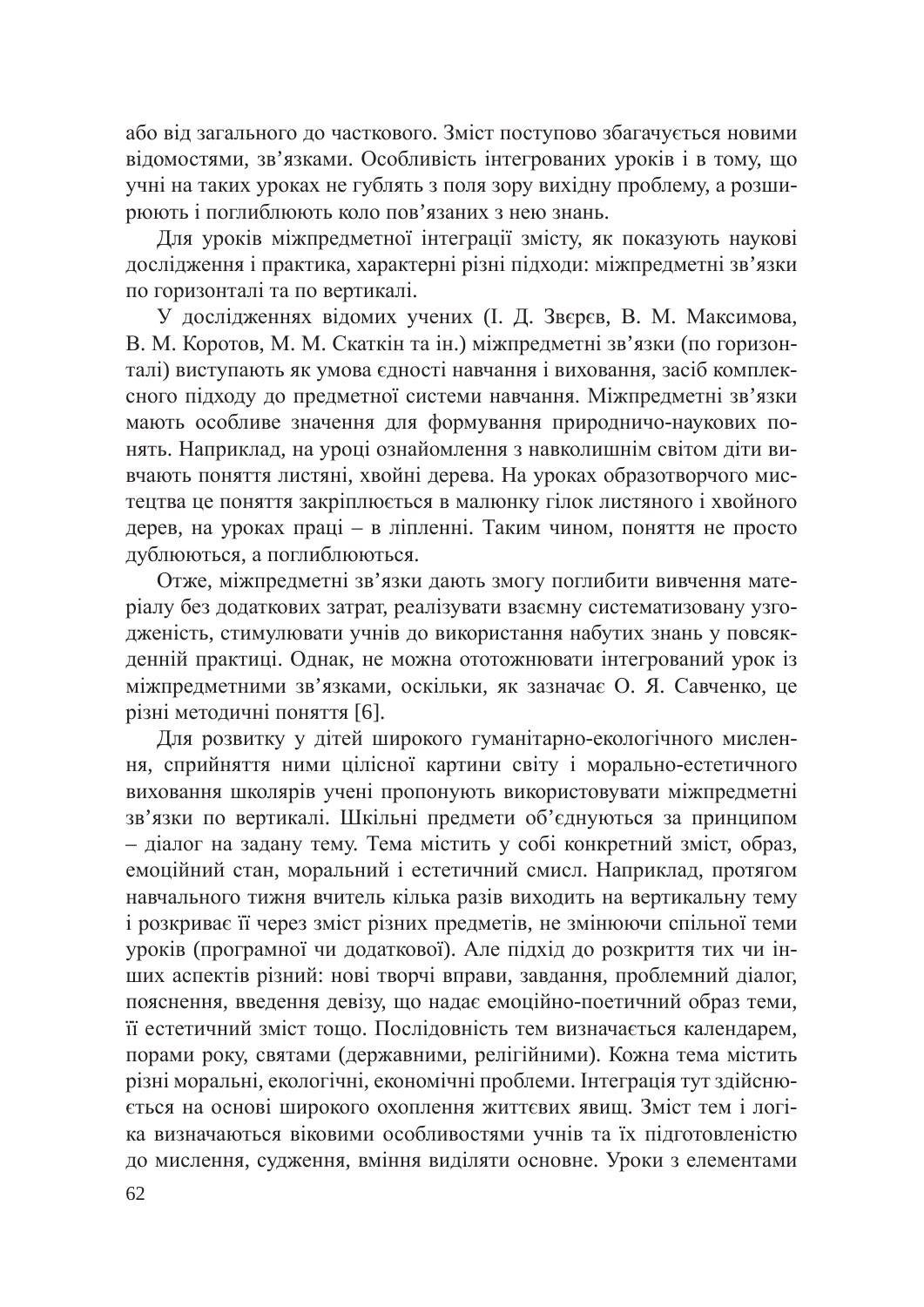інтеграції змісту двох чи більше предметів виражають міжпредметну інтеграцію (читання і письма; читання і природознавства; природознавства і рідної мови (зв'язне мовлення); математики і трудового навчання (конструювання) та ін.). Певні здобутки з цього питання можемо знайти в передовому досвіді вчителів-практиків.

наслідок такого підходу до навчання учні отримують цілісну картину світу в аспекті змісту вертикальної теми. Точка дотику різних навчальних предметів має важливе моральне значення, допомагає формуванню світогляду учня, розкриває його ставлення до навколишнього світу, природи, суспільства, самого себе.

Особливий напрямок становлять інтегровані уроки, побудовані на основі змісту інтегрованих курсів, відповідно до інтегрованих програм. Навчальні плани сучасної початкової школи за останні роки поповнюються інтегрованими курсами, які реалізовуються в практиці початкової школи.

Інтегровані курси в початковій школі поступово зменшують кількість обов'язкових навчальних предметів і, таким чином, запобігають перевантаженню учнів. Уроки, побудовані за змістом інтегрованих курсів, передбачають включення ігрових форм, методів, проблемних ситуацій, що безумовно сприяє активізації мисленнєвої, пізнавальної діяльності учнів і розширенню їхніх знань, розвитку зорового і слухового сприйняття, естетичному вихованню. Наприклад, у процесі образотворчої діяльності, вивчаючи побудову об'єктів, їх форму, колір, учні пізнають закони краси, які перебувають у певних пропорціях, кольорах і виражаються у плавності ліній, креслень. Діти вчаться бачити гармонію кольорів, ліній, безпосередньо торкаючись предмета вивчення, у них пробуджується любов та інтерес до краси навколишнього світу. Вчитель на свій розсуд може використовувати на уроці твори живопису, літератури, музики, що сприяє зняттю напруженості, перевантаженості, втомлюваності за рахунок переходу на різні види діяльності.

Для інтегрування окремих навчальних курсів у початковій школі існують об'єктивні причини та передумови. Одна з причин - необхідність усунути перевантаження дітей, скоротити кількість навчальних годин протягом тижня та використати їх для предметів розвивально-виховного циклу.

Однак реалізація ідеї створення інтегрованих навчальних курсів досить склална.

По-перше, слід визначитися, яким чином методично подавати дитині цю цілісну картину світу. Тут необхідно з'ясувати, перш за все, її межі, рівні, складові компоненти, структуру, оскільки ми маємо справу з фак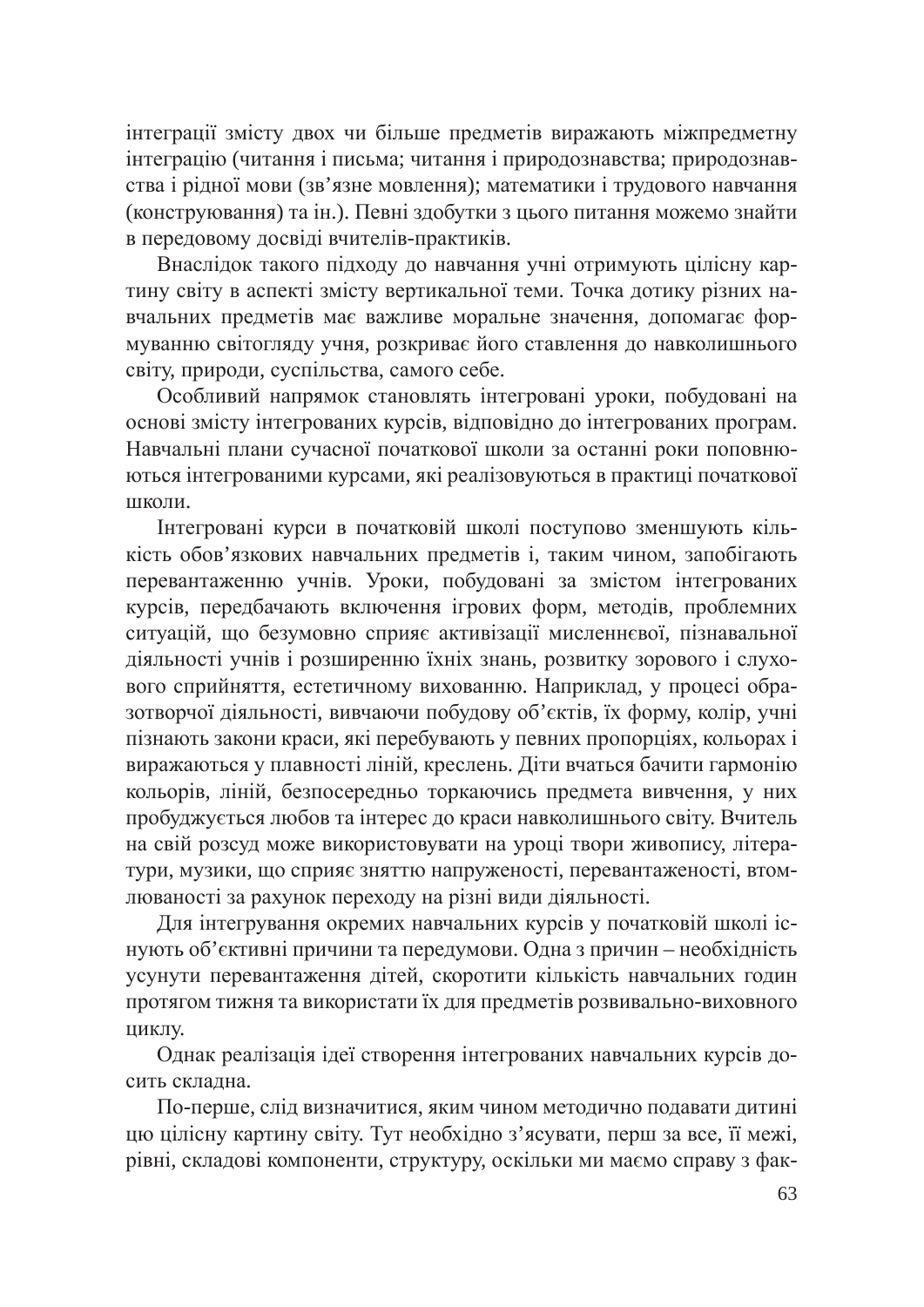том вікових психологічних можливостей школярів у засвоєнні тих чи інших наукових знань.

По-друге, відповідно до цієї мети потрібно скоригувати форму подання системи наукових знань в інтегрованих навчальних курсах.

По-третє, цілісну картину світу необхідно спроектувати у систему понять і фактів, які б містилися у дидактично оформленому вигляді у кожному навчальному предметі і, більше того, у методичних розробках уроків за темою, що вивчається.

Інтегровані навчальні курси мають забезпечити у психологічно єдиному для школяра часовому діапазоні наукове відображення того чи іншого предмета, або явища у суб'єктивну пізнавальну цілісність.

Процес формування цілісного наукового світогляду, на основі навчання за інтегрованими навчальними курсами, буде методично оптимальним за умови розвитку і доцільного використання можливостей наочно-образного і понятійного мислення школяра, в ході розв'язання навчально-пізнавальних завдань. Річ у тім, що первинна цілісність певного предмета у свідомості учня виникає в образній формі. Конкретне уявлення про предмет, його образ містять у собі різноманітні його якості. І хоч ці якості ще не приведені у систему, дитина все ж розумно користується даним предметом, тобто відповідно до його функціональної аластивості. Зберігаючи цей образ, учень диференційовано пізнає його сутність у системі наукових понять і взаємозв'язків. Це призводить до пізнавального збагачення первинного образу предмета. Таке утворення й презентує сформовану цілісну картину світу та об'єкта [2].

Висновки. Впровадження в педагогічну практику інтегрованих уроків здійснює перебудову процесу навчання. У такий спосіб частково вирішується існуюча у предметній системі суперечність між розрізненими предметними знаннями учнів і необхідністю їх комплексного застосування на практиці, у трудовій діяльності та в житті людини.

Методично правильна побудова і проведення інтегрованих уроків впливають на результативність процесу навчання: знання набувають якості системності, уміння стають узагальненими, комплексними, посилюється світоглядна спрямованість пізнавальних інтересів учнів, ефективніше формуються їхні переконання і досягається всебічний розвиток особистості.

## СПИСОК ВИКОРИСТАНОЇ ЛІТЕРАТУРИ

1. Вашуленко М. С. Інтегрування завдань з рідної мови й читання / М. С. Вашуленко // Початкова школа. – 1994. – № 6. – С. 13–16.

2. Вашуленко М. Програма інтегрованого курсу (навчання грамоти, математики, навколишній світ) / М. Вашуленко, Н. Бібік, Л. Кочина // Початкова школа. – 2001. – № 8 – С. 24–30.